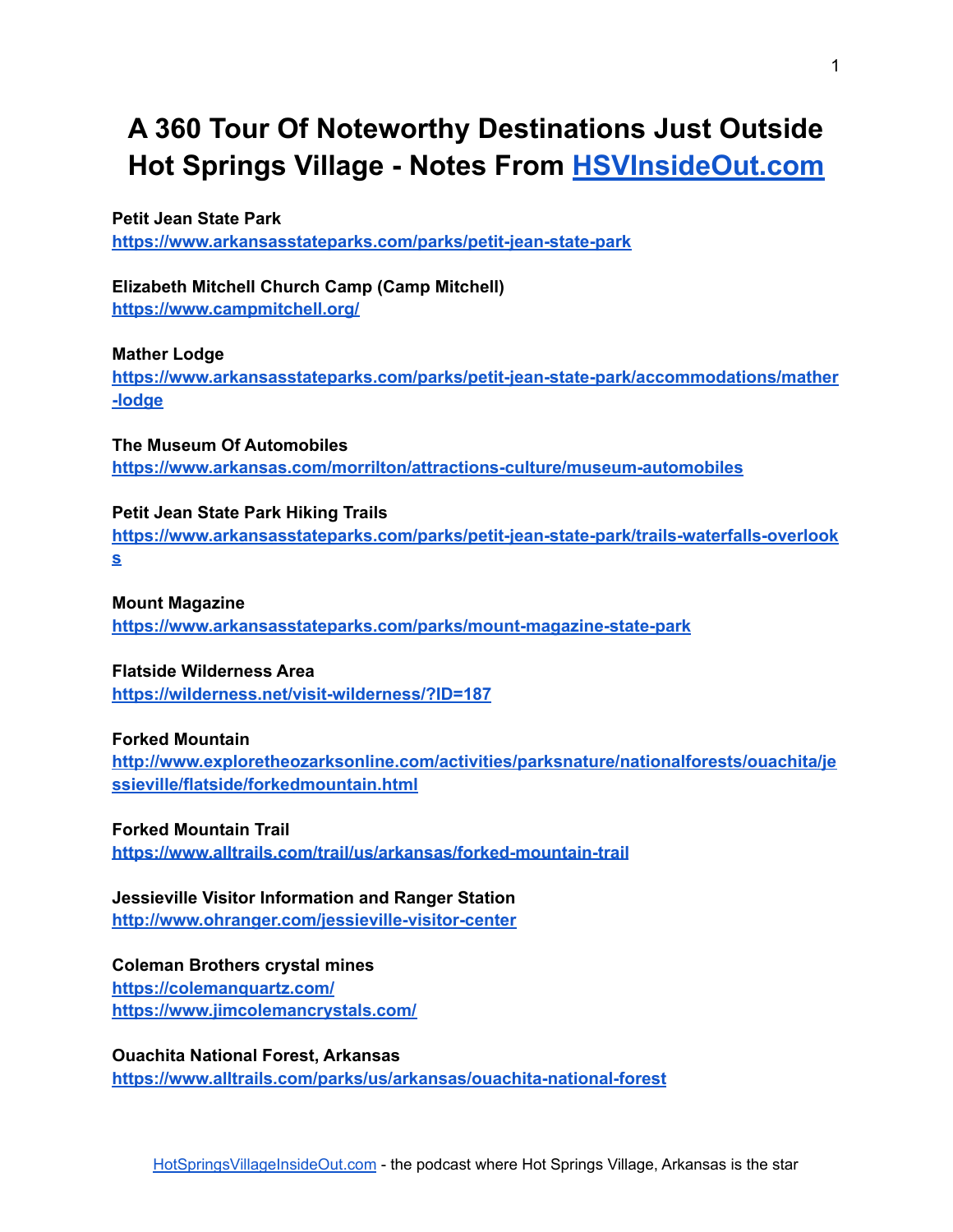**Little Blakely Trail <https://www.alltrails.com/trail/us/arkansas/little-blakely-north-loop> A 2-page PDF map: [https://www.fs.usda.gov/Internet/FSE\\_DOCUMENTS/stelprdb5084314.pdf](https://www.fs.usda.gov/Internet/FSE_DOCUMENTS/stelprdb5084314.pdf)**

**Mountain Pine, Arkansas <https://www.arkansas.com/mountain-pine>**

**Lake Hamilton <http://www.lakehamilton.org/>**

**Lake Ouachita <https://lakeouachita.org/>**

**Garvin Woodland Gardens <https://www.garvangardens.org/>**

**Thorncrown Chapel <https://thorncrown.com/>**

**Panther Valley Ranch <https://panthervalleyranch.com/>**

#### **Hot Springs, Arkansas <https://www.hotsprings.org/>**

**History of Hot Springs, Arkansas <https://www.hotsprings.org/pages/history/>**

# **Museums of Hot Springs, Arkansas**

**<https://www.hotsprings.org/pages/museums-attractions/>**

# **Historical Radio: KTHS**

**[https://www.arkansasonline.com/news/2008/mar/09/remembering-arkansas-hot-springs-k](https://www.arkansasonline.com/news/2008/mar/09/remembering-arkansas-hot-springs-kths-was-20080309/) [ths-was-20080309/](https://www.arkansasonline.com/news/2008/mar/09/remembering-arkansas-hot-springs-kths-was-20080309/)**

# **The Arlington Hotel (see it soon if you can)**

**<https://www.arlingtonhotel.com/>**

**The Waters Hotel <https://thewatershs.com/>**

**The Quapaw Baths & Spa <https://www.quapawbaths.com/our-history>**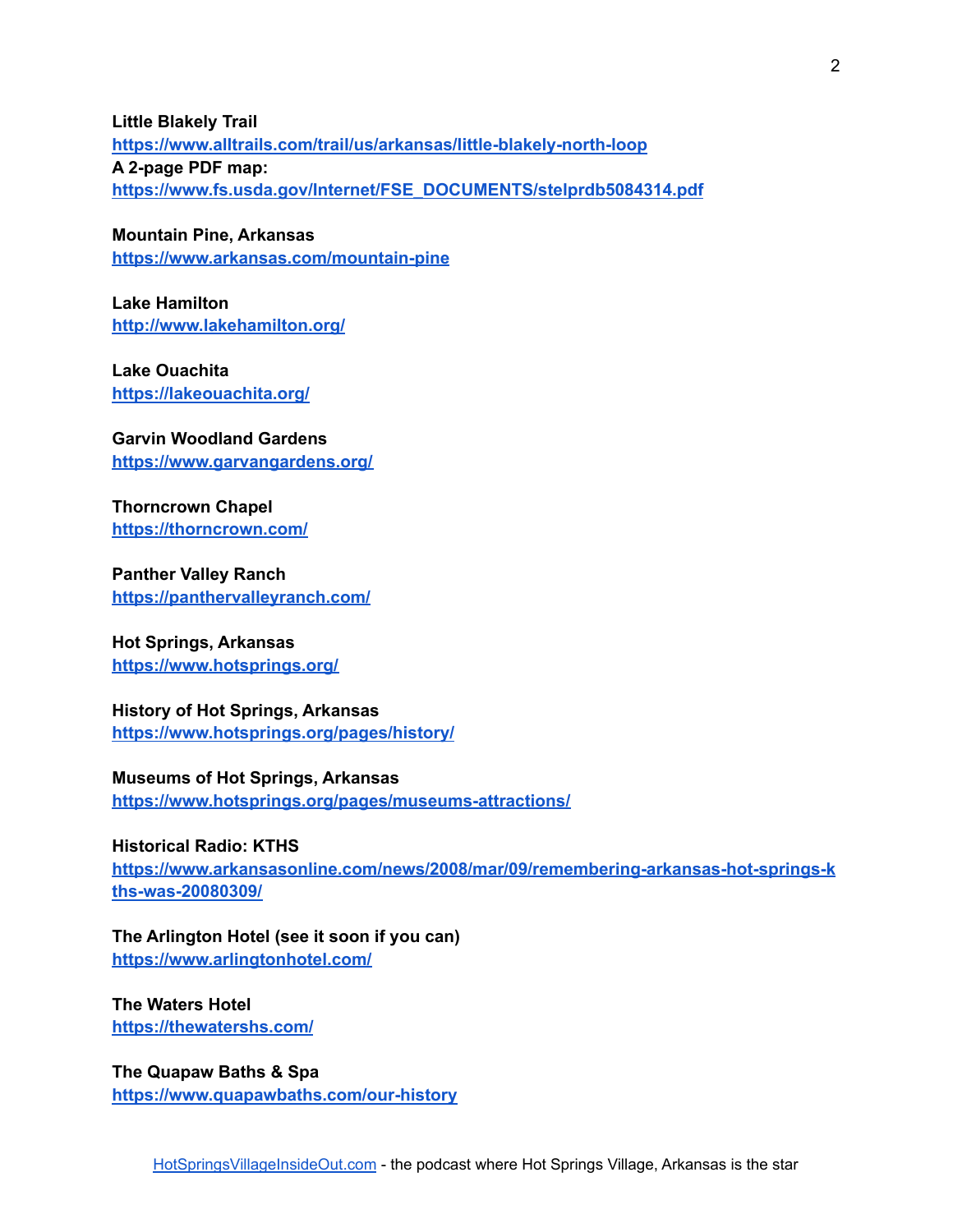**Superior Bathhouse <https://www.superiorbathhouse.com/>**

**The Gangster Museum <https://www.tgmoa.com/>**

#### **Medical Arts Building**

**<https://abandonedar.com/medical-arts-building/>**

**Hot Springs National Park Aquarium <https://www.nationalparkaquarium.org/>**

**Rolando's Nuevo Latin Restaurant <https://rolandosrestaurant.com/hot-springs-location/>**

**Garland County Historical Society <http://garlandcountyhistoricalsociety.com/>**

**Sunset Trail <https://www.nps.gov/hosp/planyourvisit/sunset-trail.htm>**

**Mountain Valley Water Company**

**<https://www.mountainvalleyspring.com/>**

#### **Grand Promenade Trail**

**<https://www.hikingproject.com/trail/7007978/grand-promenade>**

#### **The Majestic Hotel**

**<https://abandonedar.com/the-majestic-hotel/>**

**The IQ Zoo**

**<https://www.onlyinyourstate.com/arkansas/bizarre-iq-zoo-ar/>**

**Arkansas Alligator Farm <https://alligatorfarmzoo.com/>**

**Clinton Presidential Library & Museum <https://www.clintonlibrary.gov/>**

**The Old Mill**

**[https://www.arkansas.com/north-little-rock/attractions-culture/old-mill-tr-pugh-memorial](https://www.arkansas.com/north-little-rock/attractions-culture/old-mill-tr-pugh-memorial-park)[park](https://www.arkansas.com/north-little-rock/attractions-culture/old-mill-tr-pugh-memorial-park)**